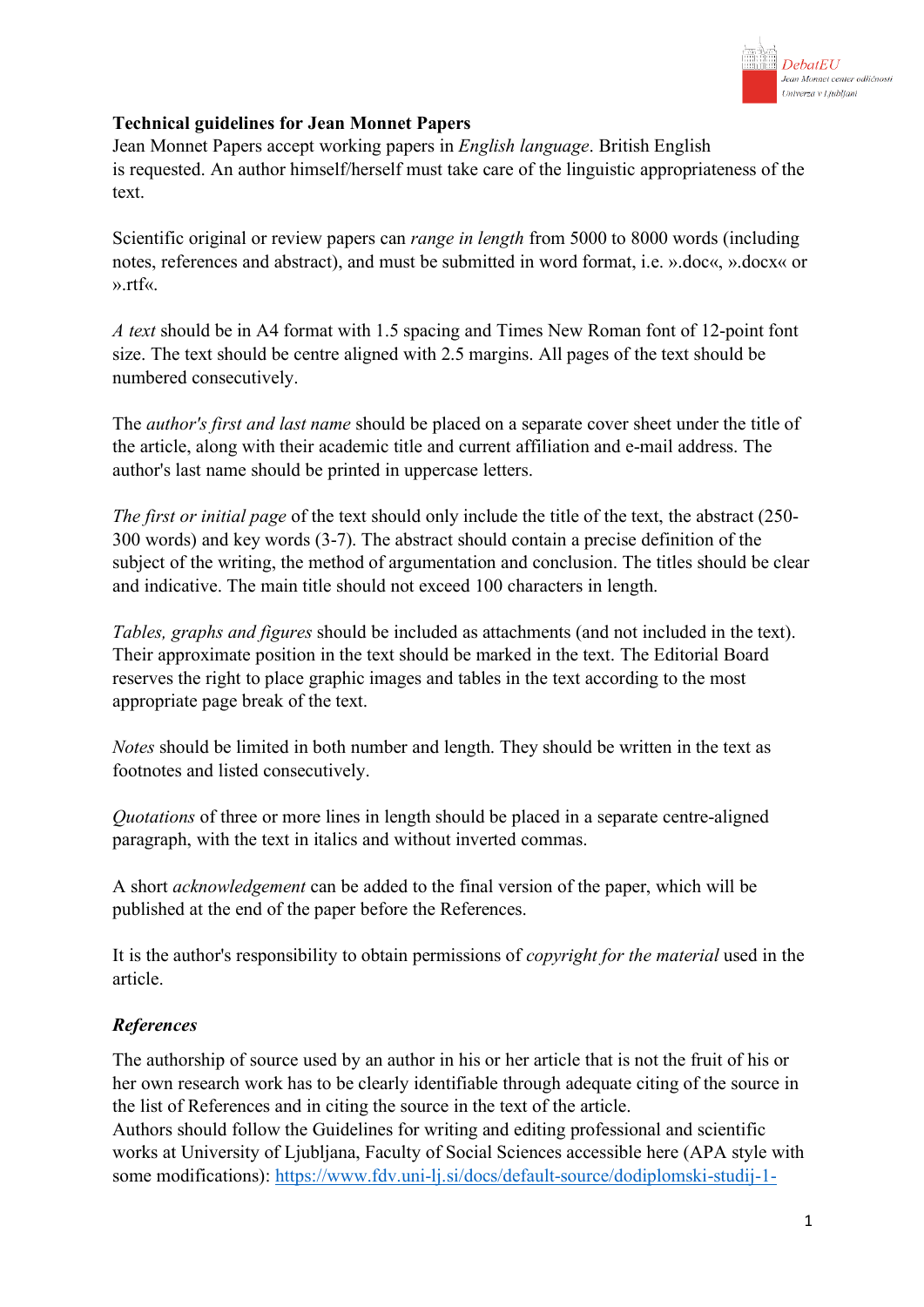

stopnje/guidelines-for-writing-and-editing-professional-and-scientific-works-atfdv.pdf?sfvrsn=12. You can also refer to the APA Quick Citation Guide prepared by Penn State University Libraries retrieved from http://guides.libraries.psu.edu/apaquickguide/overview.

# **APA (American Psychological Association) Quick Citation Guide**

# *Using In-text Citation*

Include an in-text citation when you refer to, summarize, paraphrase, or quote from another source. For every in-text citation in your paper, there must be a corresponding entry in your reference list.

APA in-text citation style uses the author's last name and the year of publication, for example: (Field, 2005). For direct quotations, include the page number as well, for example: (Field, 2005, p. 14). For sources such as e-books that have no page number, use a paragraph number.

NOTE: Citations with more than one line of text should have a hanging indent of 1/2 inch or 5 spaces.

## *Example paragraph with in-text citation*

A few researchers in the linguistics field have developed training programs designed to improve native speakers' ability to understand accented speech (Derwing, Rossiter, & Munro, 2002; Thomas, 2004). Their training techniques are based on the research described above indicating that comprehension improves with exposure to non-native speech. Derwing et al. (2002) conducted their training with students preparing to be social workers, but note that other professionals who work with non-native speakers could benefit from a similar program.

## *References*

- Derwing, T. M., Rossiter, M. J., & Munro, M. J. (2002). Teaching native speakers to listen to foreign-accented speech. *Journal of Multilingual and Multicultural Development,* 23(4), 245-259.
- Thomas, H. K. (2004). *Training strategies for improving listeners' comprehension of foreignaccented speech* (Doctoral dissertation). University of Colorado, Boulder.

## *Citing Web Pages in Text*

Cite web pages in text as you would any other source, using the author and date if known. **If the author is not known, use the title** and the date as the in-text citation (for long titles just use the first few words). Your in-text citation should lead your reader to the corresponding entry in the reference list. **For sources with no date use n.d.** (for no date) in place of the year: (Smith, n.d.). Below are examples of using in-text citation with web pages.

### *Web page with author:*

### In-text citation

Role-play can help children learn techniques for coping with bullying (Kraiser, 2011).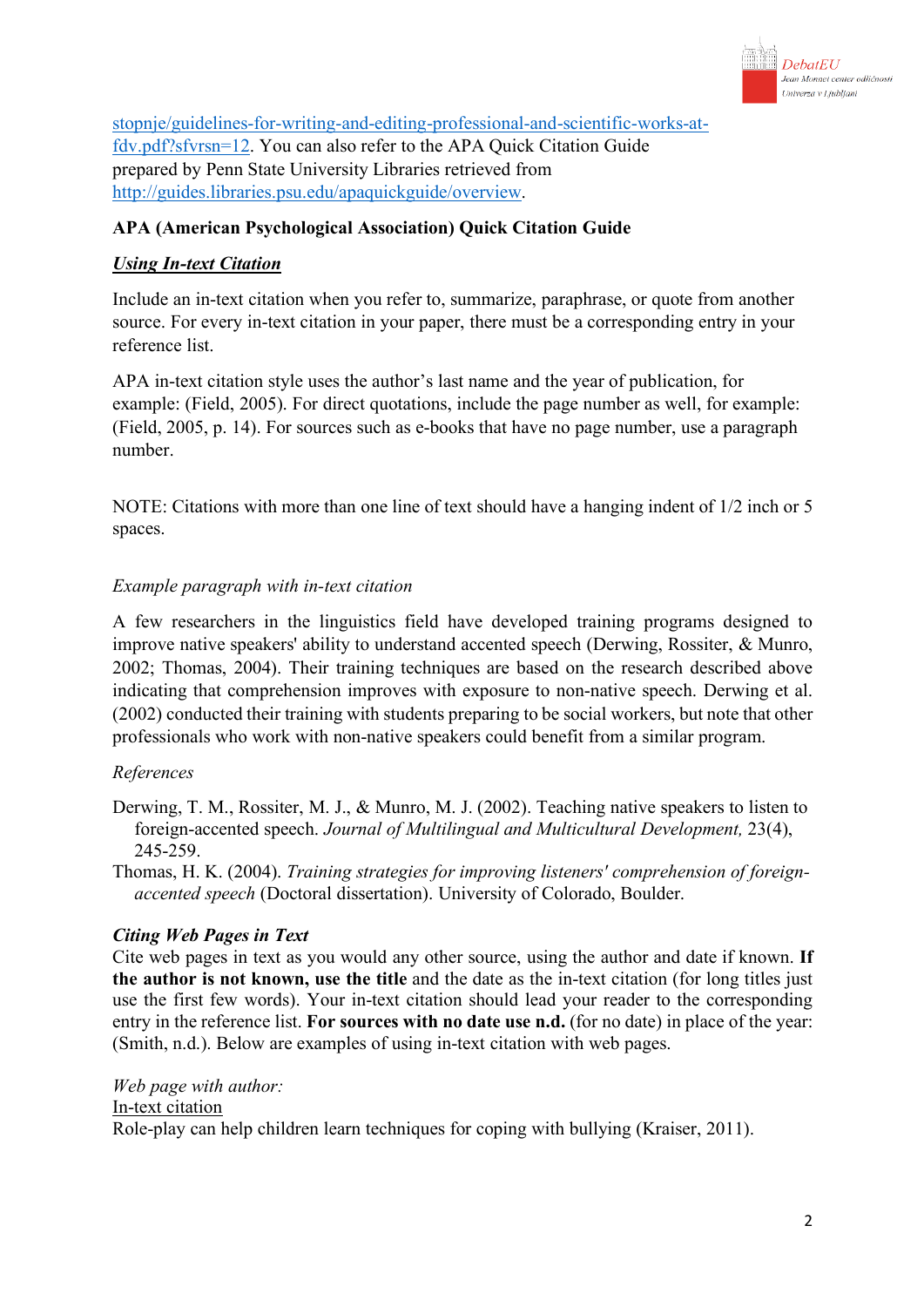

Reference entry

Kraizer, S. (2011). Preventing bullying. Retrieved from http://safechild.org/categoryparents/preventing-bullying/

*Web page with no author:*

## In-text citation

The term Nittany Lion was coined by Penn State football player Joe Mason in 1904 (All things Nittany, 2006).

Reference entry

All things Nittany. (2006). Retrieved from http://www.psu.edu/ur/about/nittanymascot.html

*Web page with no date:*

In-text citation

Establishing regular routines, such as exercise, can help survivors of disasters recover from trauma (American Psychological Association [APA], n.d.).

### Reference entry

American Psychological Association. (n.d.). Recovering emotionally from disaster. Retrieved from http://www.apa.org/helpcenter/recovering-disasters.aspx

### *General Guidelines*

In-text references should immediately follow the title, word, or phrase to which they are directly relevant, rather than appearing at the end of long clauses or sentences. In-text references should always precede punctuation marks. Below are examples of using in-text citation.

#### *Author's name in parentheses:*

One study found that the most important element in comprehending non-native speech is familiarity with the topic (Gass & Varonis, 1984).

### *Author's name part of narrative:*

Gass and Varonis (1984) found that the most important element in comprehending non-native speech is familiarity with the topic.

*Group as author:* First citation: (American Psychological Association [APA], 2015) Subsequent citation: (APA, 2015)

*Multiple works:* (separate each work with semi-colons) Research shows that listening to a particular accent improves comprehension of accented speech in general (Gass & Varonis, 1984; Krech Thomas, 2004).

### *Direct quote:* (include page number)

One study found that "the listener's familiarity with the topic of discourse greatly facilitates the interpretation of the entire message" (Gass & Varonis, 1984, p. 85).

Gass and Varonis (1984) found that "the listener's familiarity with the topic of discourse greatly facilitates the interpretation of the entire message" (p. 85).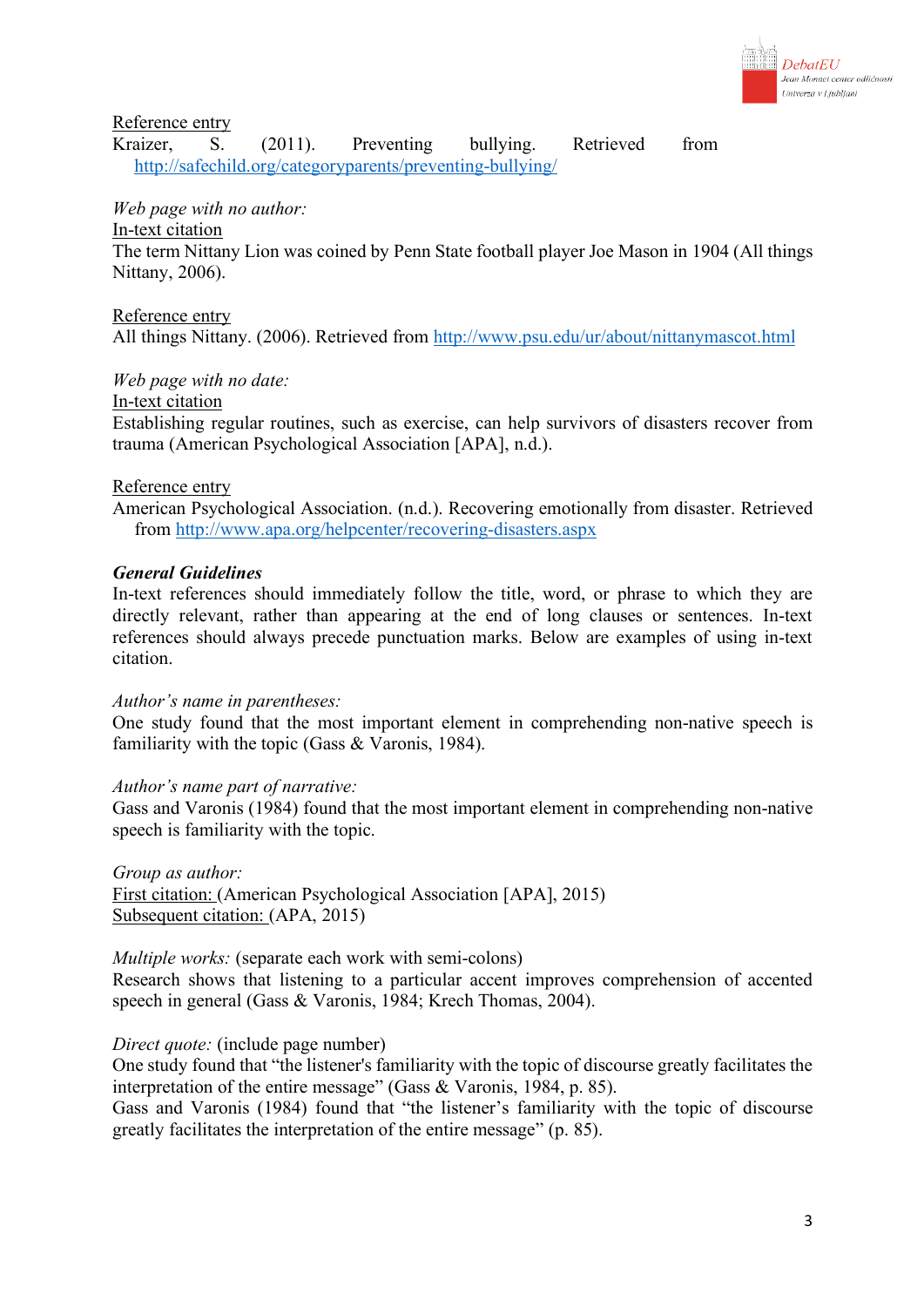

NOTE: For direct quotations of more than 40 words, display the quote as an indented block of text without quotation marks and include the authors' names, year, and page number in parentheses at the end of the quote. For example:

This suggests that familiarity with nonnative speech in general, although it is clearly not as important a variable as topic familiarity, may indeed have some effect. That is, prior experience with nonnative speech, such as that gained by listening to the reading, facilitates comprehension. (Gass & Varonis, 1984, p. 77)

## *Works by Multiple Authors*

APA style has specific rules for citing works by multiple authors. Use the following guidelines to determine how to correctly cite works by multiple authors in text.

NOTE: When using multiple authors' names as part of your narrative, rather than in parentheses, always spell out the word and**.** For multiple authors' names within a parenthetic citation, use &.

*One author:* (Field, 2005) *Two authors:* (Gass & Varonis, 1984)

*Three to five authors:* First citation: (Tremblay, Richer, Lachance, & Cote, 2010) Subsequent citation: (Tremblay et al., 2010) Six or more authors: (Norris-Shortle et al., 2006)

### *Web Pages*

When citing an entire website, it is not necessary to include a citation for the website in your reference list. Simply include the title and address within the text of your paper.

The Safe Child website includes practical information for parents on how ro help their children cope with bullying (http://safechild.org).

When citing specific information from individual web pages, use the following elements to create your citation.

Important elements:

- Author (if known). If no author, use title.
- Date of publication. If no date, use n.d.
- Title of Web page.
- URL (Web address) of the Web page.

NOTE ON TITLES: only italicize the title of a document that stands alone (books, reports, etc.), but not the title of a document that is part of a greater whole. If you are not sure whether something stands alone (such as a document on a website), choose not to italicize.

*Web page with author* Kraizer, S. (2011). Safety on the Internet. Retrieved from http://safechild.org/categoryparents/safety-on-the-internet/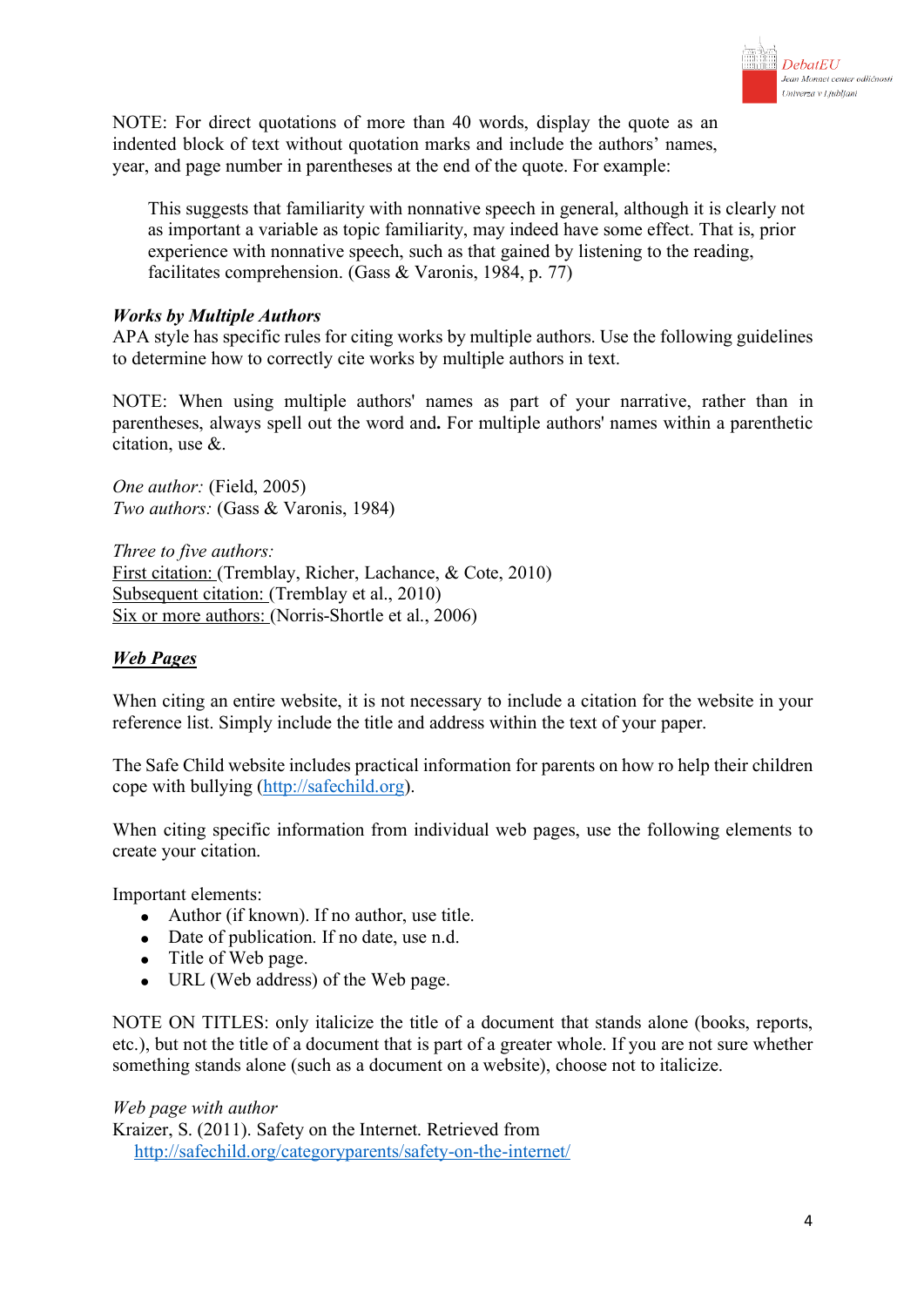

*Web page with group author*

American Cancer Society (2015). Genetics and cancer. Retrieved from http://www.cancer.org/cancer/cancercauses/geneticsandcancer/index

### *Web page with no author*

Claustrophobia (2014). Retrieved from http://www.nhs.uk/conditions/claustrophobia/Pages/Introduction.aspx

## *Social Media*

*Blog Post:*

McAdoo, T. (2014, February 4). How to cite a hashtag in #APA Style [Blog post]. Retrieved from http://blog.apastyle.org/apastyle/social-media/

### *YouTube Video:*

Clarkson, R.G. (2009, July 20). [RobertGClarkson]. *Claustrophobia: 7 quick tactics to stop the panic* [Video file]*.* Retrived from https://www.youtube.com/watch?v=0jOXKzwM-Ns

Howcast. (2019, October 29). *How to recognize claustrophoba symptoms* [Video file]. Retrived from https://www.youtube.com/watch?v=6t5QL3ksAPA

## *Articles*

*Important Elements:*

- Author (last name, initials only for first and middle names)
- Date of publication of article (year and month for mothly publications; year, month and day for daily or weekly publications)
- Title of article (capitalize only the first word of title and subtitle, and proper nouns)
- Title of publication in italics (i.e., Journal of Abnormal Psychology, Newsweek, New York Times)
- Volume number in italics and issue number, if given
- Page numbers of article
- For articles retrieved online, include URL or DOI, if available

### *Article in monthly magazine:*

Swedin, E.G. (2006, May/June). Designing babies: A eugenics race with China? *The Futurist, 40, 18-21.*

### *Article in an online magazine:*

Romm, J. (2008, February 27). The cold truth about climate change. *Salon.com*. Retrieved from http://www.salon.com/2008/02/27/global\_warming\_deniers/

### *Article in a weekly magazine:*

Will, G. F. (2004, July 5). Waging war on Wal-Mart. *Newsweek*, 144, 64.

### *Article in a daily newspaper:*

Dougherty, R. (2006, January 11). Jury convicts man in drunk driving death. *Centre Daily Times*, p. 1A.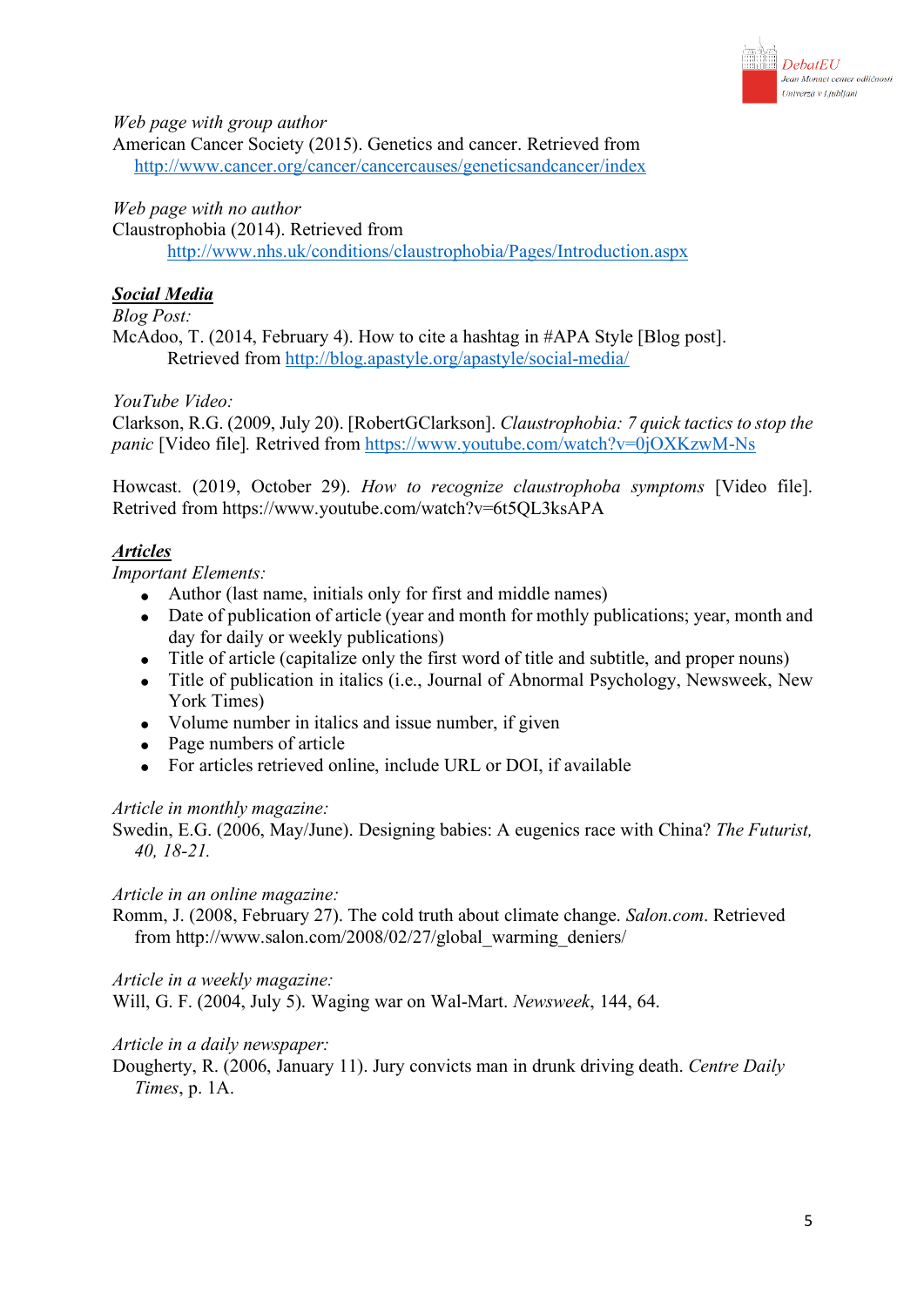

### *Article in a scholarly journal with DOI:*

Blattner, J., & Bacigalupo, A. (2007). Using emotional intelligence to develop executive leadership and team and organizational development. *Consulting Psychology Journal: Practice and Research*, 59(3), 209-219. doi:10.1037/1065-9293.59.3.209

#### *Book Review:*

Rifkind, D. (2005, April 10). Breaking their vows. [Review of the book The mermaid chair, by S.M. Kidd]. *Washington Post*, p. T6.

## *Books*

#### *Important Elements:*

- Author (last name, initials only for first  $&$  middle names)
- Publication date
- Title (in italics; capitalize only the first word of title and subtitle, and proper nouns)
- Place of publication
- Publisher
- For books retrieved online, include URL

#### *Print book*

Goodpaster, K. E., Nash, L. L. & de Bettignies, H. (2006). *Business ethics: Policies and persons* (3rd ed.). Boston, Ma:McGraw-Hill/Irwin.

#### *Book by a group author*

American Medical Association. (2004). *American Medical Association family medical guide*  (4th ed.). Hoboken, NJ:Wiley.

#### *Article or chapter within an edited book*

Winne, P. H. (2001). Self-regulated learning viewed from models of information processing. In B. J. Zimmerman & D. H. Schunk (Eds.), *Self-regulated learning and academic achievement* (2nd ed., pp. 160-192). Mahwah, NJ: Lawrence Erlbaum Associates.

#### *Translation:*

Tolstoy, L. (2006). *War and peace*. (A. Briggs, Trans.). New York, NY: Viking. (Original work published 1865).

#### *Electronic book*

Post, E. (1923). *Etiquette in society, in business, in politics, and at home.* New York, NY: Funk & Wagnalls. Retrieved from http://www.bartleby.com/95/

#### *Entry in an online reference work*

Rey G. (2006). Behaviorism. In D.M. Borchert (Ed.), *Encyclopedia of philosophy.* (2nd ed.). Retrieved from http://go.galegroup.com/

#### *E-Reader book (such as Kindle):*

Tetlock, P. E., & Gardner, D. (2015). *Superforecasting:* The art and science of prediction [Kindle Paperwhite version]. Retrieved from Amazon.com

#### *Dictionary entry*

Hipster. (n.d.) In *Oxford English Dictionary.* Retrieved from www.oed.com.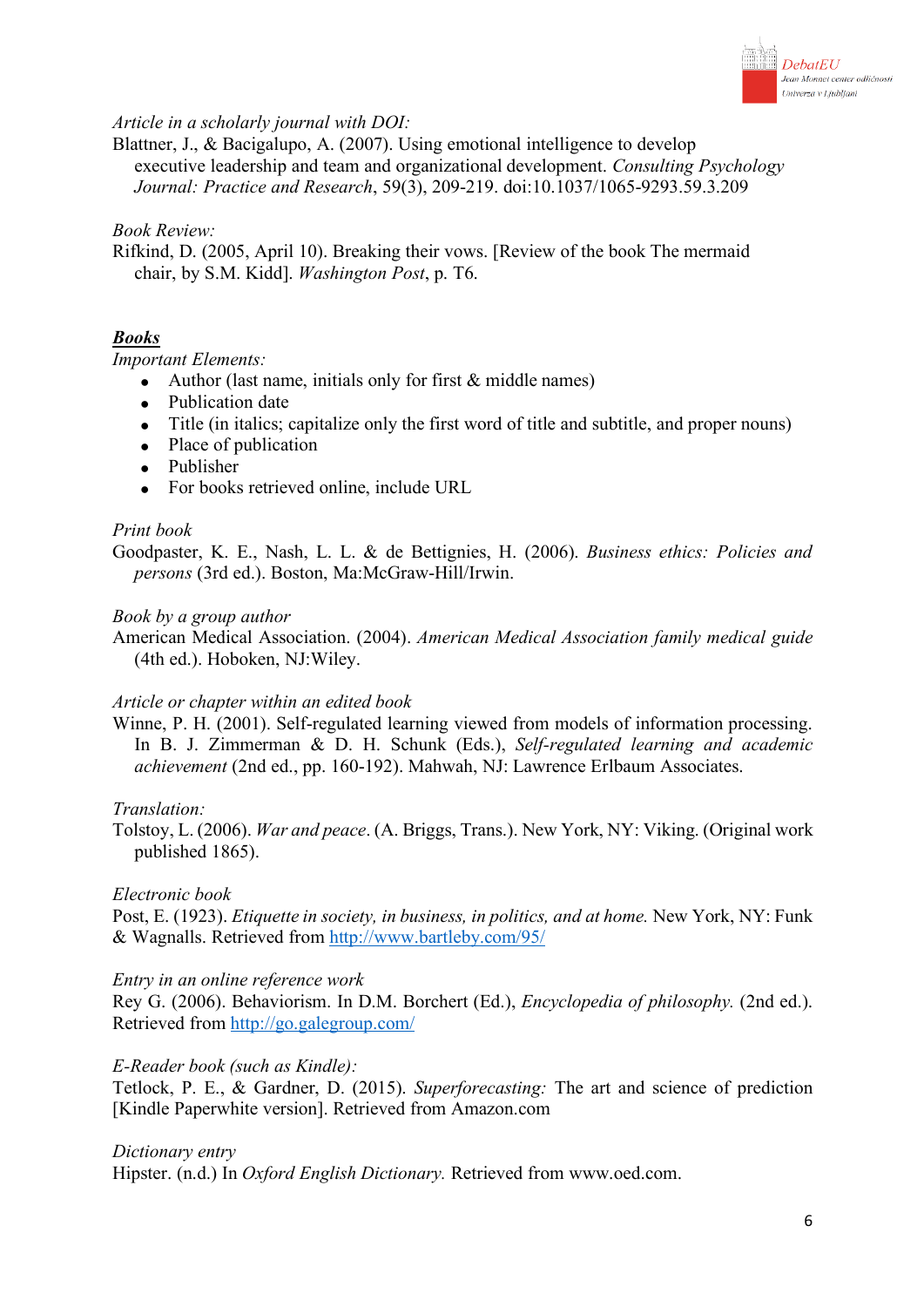

# *Other Formats*

*Business Reports*

Citing information on an individual company:

Hoover's Inc. (2015). *Chipotle Mexican Grill Incorporated.* Retrieved January 28, 2015 from Hoover's database.

## Citing information on an industry:

Hoover's Inc. (2015). *Fast-Food & Quick-Service Restaurants.* Retrieved January 28, 2015 from Hoover's database.

If you generate a list using Hoover's "Build a List" feature, cite it using your own descriptive name for the list you created. Example:

Hoover's Inc. (2015). *Reading, PA, restaurants in the 19601 zipcode.* Retrieved January 28, 2015 from Hoover's database.

## *Motion Picture*

*Important Elements*

- Director/
- Date of release
- Title (in italics)
- Country where motion picture was made
- Studio

Johnston, J. (Director). (2004). *Hidalgo.* [Motion Picture]. United States, Touchstone/Disney.

### *Online Video*

Jhally, S. and J. Earp, (Producers) (2012). *Race, power, and American sports, featuring Dave Zirin,* [Online video]. Retrieved November 27, 2013, from Media Education Foundation/Kanopy.

## *Television Program*

*Important Elements*

- Producer
- Date of broadcast
- Title of television episode
- Title of series (in italics)
- Location of network and network name

Buckner, N. & Whittlesey, R. (Writers, Producers & Directors). (2006). Dogs and more dogs. [Television series episode]. In P. Apsell (Senior Executive Producer), Nova. Boston: WGBH.

### *Interviews*

In APA style, interviews and other forms of unpublished personal communication, such as email, letters, memos or class notes, are not included in the reference list. Cite interviews and personal communication in parentheses within the text of your paper:

Professor Smith contends that the use of educational technology in the classroom increases student engagement (J. Smith, personal communication, September 4, 2015).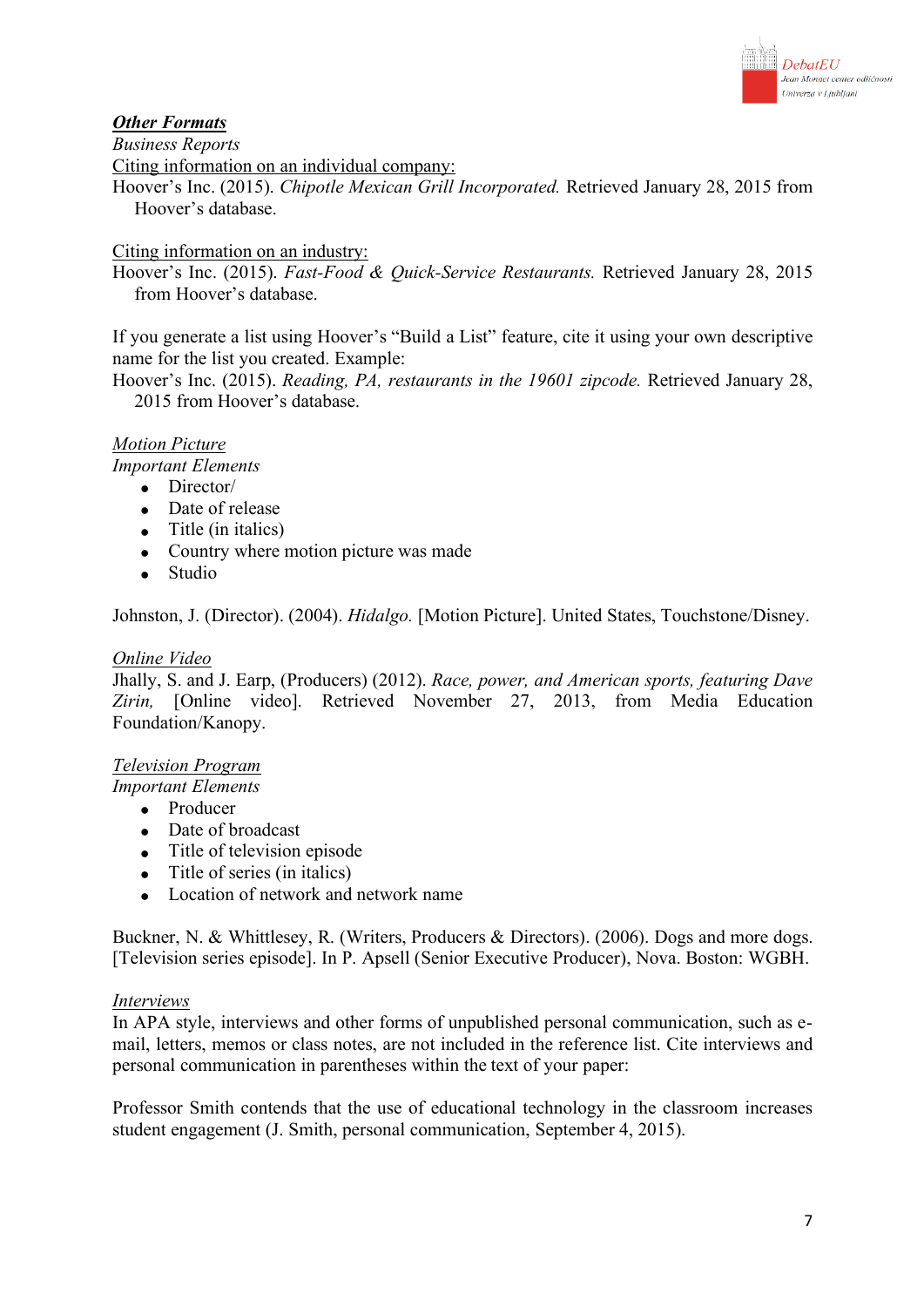

### *Indirect Sources*

If you refer to a source that is cited in another source, list only the source you consulted directly (the secondary source) in your reference list. Name the original source in the text of your paper, and cite the secondary source in parentheses: "Wallace argues that…. (as cited in Smith, 2009)." In this example, only the Smith source would be included in the reference list.